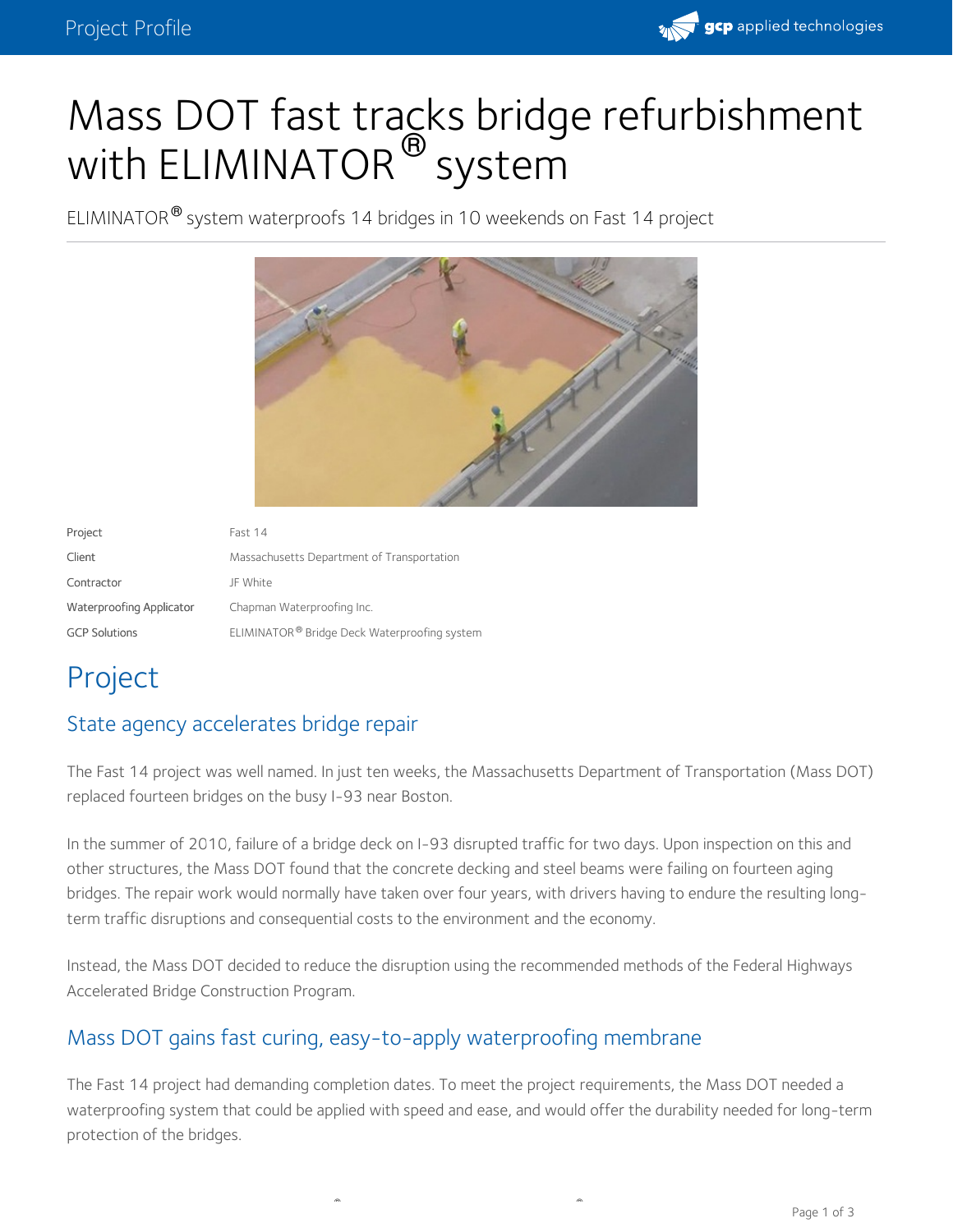

The Mass DOT chose the ELIMINATOR <sup>""</sup>system, based on unique ESSELAC <sup>""</sup>technology, to waterproof the 14 bridges, based on the product's proven track record of safeguarding U.S. bridges for more than 25 years. Developed by Stirling Lloyd (now GCP Applied Technologies), the **ELIMINATOR**  $^\circ$ system is fast curing and highly durable to allow the waterproofing membrane to be overcoated in 40 minutes. This made it the best choice for this fast-track project.



### ELIMINATOR<sup>®</sup> saves time and money

After the Friday evening rush hour, crews changed the traffic flow on I-93, dismantled the bridge, brought in new prefabricated concrete bridge panels, joined them together with rapid setting concrete diaphragms and applied temporary road markings. The new bridge was opened in time for the Monday morning rush hour, minimising disruption to local commuters. On a following weekend, the waterproofing was installed.

**®**